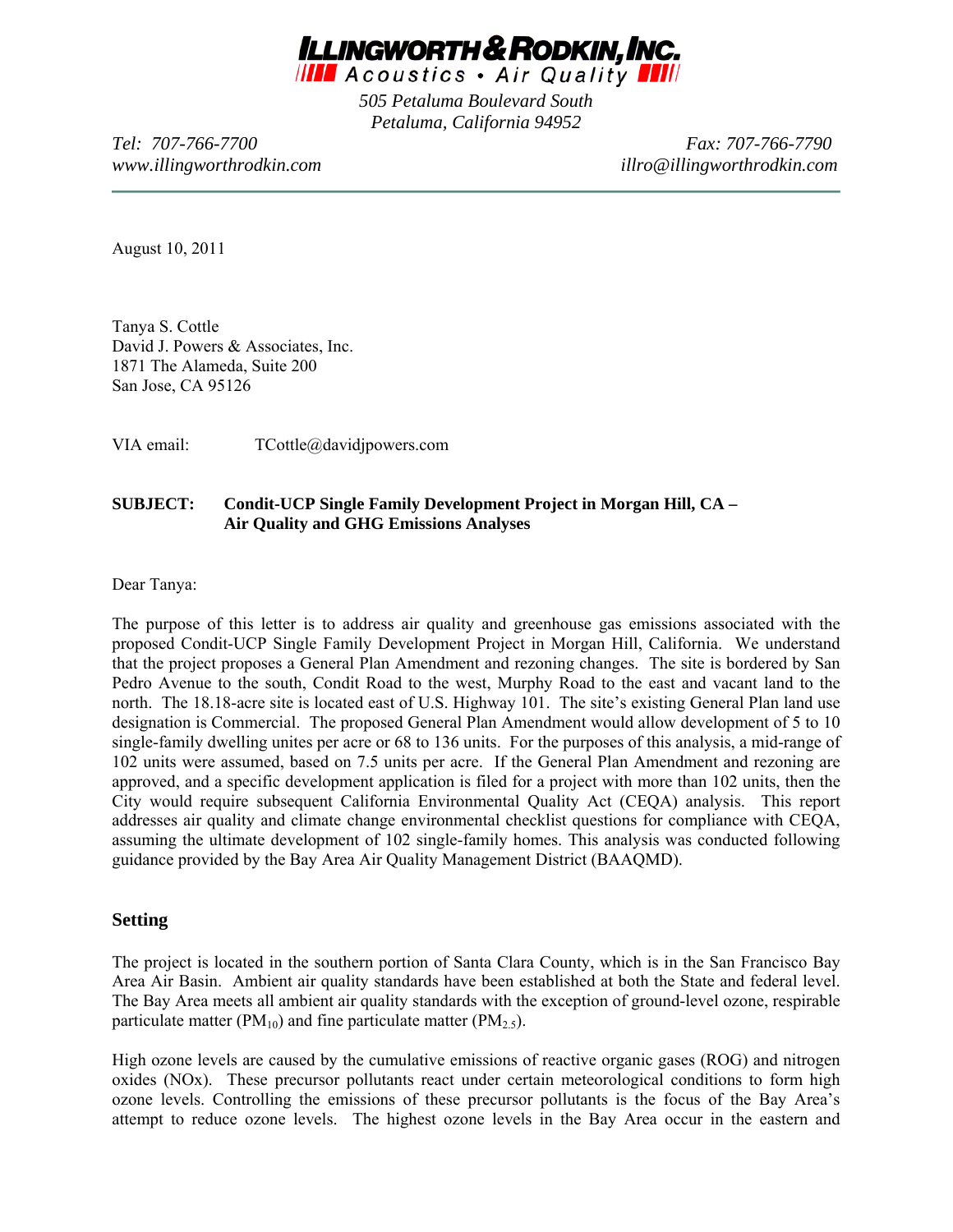southern inland valleys that are downwind of air pollutant sources. High ozone levels aggravate respiratory and cardiovascular diseases, reduced lung function, and increase coughing and chest discomfort.

Particulate matter is another problematic air pollutant of the Bay Area. Particulate matter is assessed and measured in terms of respirable particulate matter or particles that have a diameter of 10 micrometers or less (PM<sub>10</sub>) and fine particulate matter where particles have a diameter of 2.5 micrometers or less (PM<sub>2.5</sub>). Elevated concentrations of  $PM_{10}$  and  $PM_{25}$  are the result of both region-wide (or cumulative) emissions and localized emissions. High particulate matter levels aggravate respiratory and cardiovascular diseases, reduce lung function, increase mortality (e.g., lung cancer), and result in reduced lung function growth in children.

Toxic air contaminants (TAC) are a broad class of compounds known to cause morbidity or mortality (usually because they cause cancer) and include, but are not limited to, the criteria air pollutants listed above. TACs are found in ambient air, especially in urban areas, and are caused by industry, agriculture, fuel combustion, and commercial operations (e.g., dry cleaners). TACs are typically found in low concentrations, even near their source (e.g., diesel particulate matter near a freeway). Because chronic exposure can result in adverse health effects, TACs are regulated at the regional, state, and Federal level.

Diesel exhaust is the predominant TAC in urban air and is estimated to represent about three-quarters of the cancer risk from TACs (based on the Bay Area average). According to the CARB, diesel exhaust is a complex mixture of gases, vapors and fine particles. This complexity makes the evaluation of health effects of diesel exhaust a complex scientific issue. Some of the chemicals in diesel exhaust, such as benzene and formaldehyde, have been previously identified as TACs by the CARB, and are listed as carcinogens either under the state's Proposition 65 or under the Federal Hazardous Air Pollutants programs.

CARB has adopted and implemented a number of regulations for stationary and mobile sources to reduce emissions of DPM. Several of these regulatory programs affect medium and heavy duty diesel trucks that represent the bulk of DPM emissions from California highways. These regulations include the solid waste collection vehicle (SWCV) rule, in-use public and utility fleets, and the heavy-duty diesel truck and bus regulations. In 2008 CARB approved a new regulation to reduce emissions of DPM and nitrogen oxides from existing on-road heavy-duty diesel fueled vehicles<sup>[1](#page-1-0)</sup>. The regulation requires affected vehicles to meet specific performance requirements between 2011 and 2023, with all affected diesel vehicles required to have 2010 model-year engines or equivalent by 2023. These requirements are phased in over the compliance period and depend on the model year of the vehicle.

The Bay Area Air Quality Management District (BAAQMD) is the regional agency tasked with managing air quality in the region. The California Air Resources Board (a part of the California Environmental Protection Agency) oversees regional air district activities and regulates air quality at the State level. The BAAQMD has recently published CEQA Air Quality Guidelines that are used in this assessment to evaluate air quality impacts of projects<sup>[2](#page-1-1)</sup>.

 $\overline{a}$ 

<span id="page-1-0"></span><sup>1</sup> http://www.arb.ca.gov/msprog/onrdiesel/onrdiesel.htm

<span id="page-1-1"></span><sup>&</sup>lt;sup>2</sup> Bay Area Air Quality Management District. 2010. BAAQMD CEQA Air Quality Guidelines. June.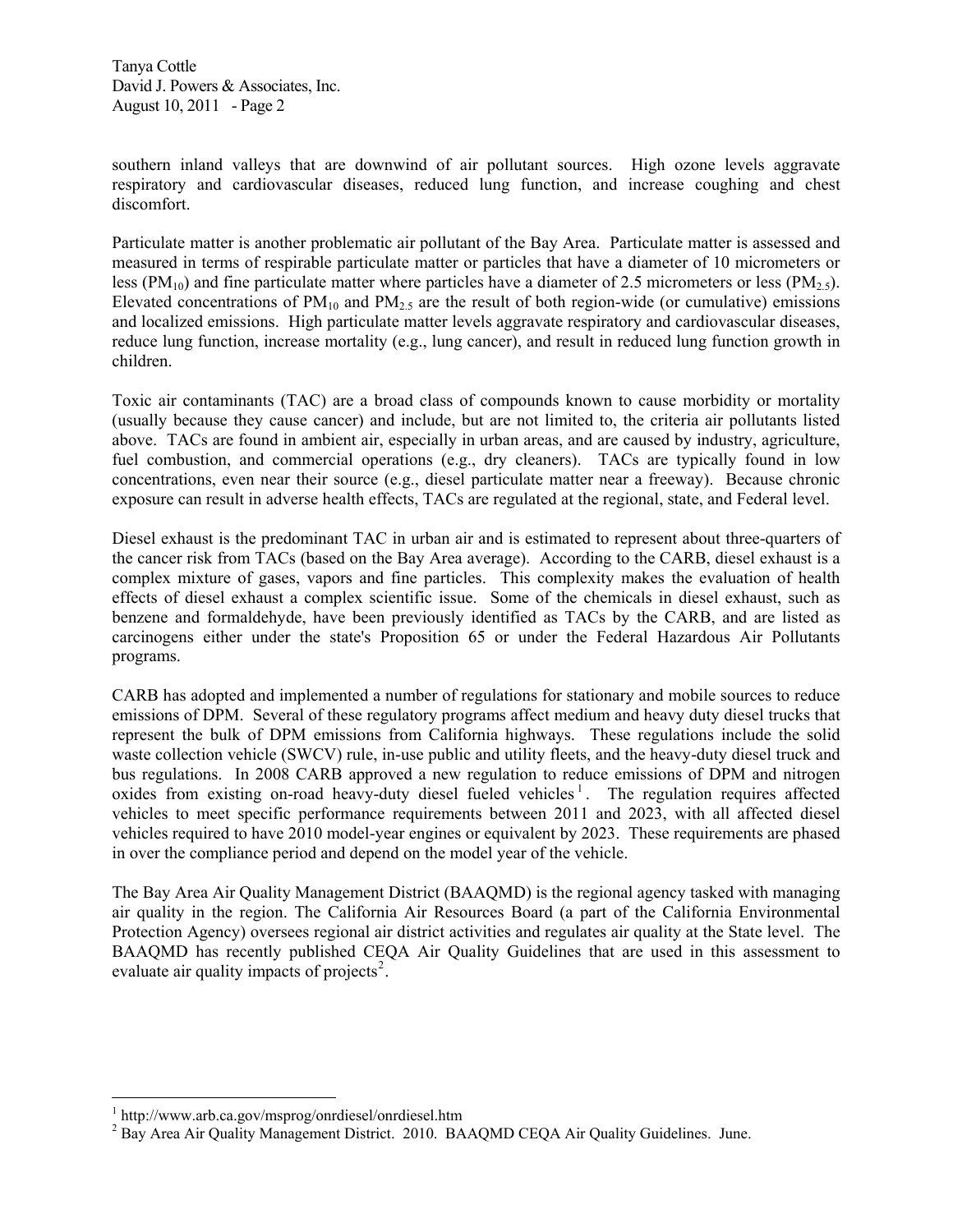# **Project Impacts**

**Impact 1: Conflict with or obstruct implementation of the applicable air quality plan?** *No Impact*

The most recent clean air plan is the *Bay Area 2010 Clean Air Plan* that was adopted by BAAQMD in September 2010. The proposed project would not conflict with the latest Clean Air planning efforts since (1) the project would have emissions well below the BAAQMD thresholds (see Impact 2), (2) development of the project site would likely result in lower emissions than if developed with commercial uses, and (3) he project is too small to incorporate project-specific transportation control measures listed in the latest Clean Air Plan (i.e., *Bay Area 2010 Clean Air Plan*)

# **Impact 2: Result in a cumulatively considerable net increase of any criteria pollutant for which the project region is non-attainment under an applicable federal or State ambient air quality standard (including releasing emissions which exceed quantitative thresholds for ozone precursors)?** *Less than significant*

The Bay Area is considered a non-attainment area for ground-level ozone and fine particulate matter  $(PM_{2.5})$  under both the federal Clean Air Act and the California Clean Air Act. The area is also considered non-attainment for respirable particulates or particulate matter with a diameter of less than 10 micrometers  $(PM_{10})$  under the California Clean Air Act, but not the federal act. The area has attained both State and federal ambient air quality standards for carbon monoxide. As part of an effort to attain and maintain ambient air quality standards for ozone and  $PM_{10}$ , the BAAQMD has established thresholds of significance for air pollutants. These thresholds are for ozone precursor pollutants (ROG and NOx), PM<sub>10</sub> and PM<sub>2.5</sub> and apply to both construction period and operational period impacts.

Due to the project size, construction period emissions would be less than significant. In their latest update to the *CEQA Air Quality Guidelines*, BAAQMD identified the size of land use projects that could result in significant air pollutant emissions. For construction impacts, the single-family project size was identified at 114 dwelling units. For operational impacts, the project size was identified at 325 dwelling units. Since the project proposes 102 single-family units, it is concluded that emissions would be below the BAAQMD significance thresholds for both construction exhaust and operational emissions.

# **Impact 3: Violate any air quality standard or contribute substantially to an existing or projected air quality violation?** *Less than significant*

As discussed under Impact 2, the project would have emissions less than significance thresholds adopted by BAAQMD for evaluating impacts to ozone and particulate matter. Therefore, the project would not contribute substantially to existing or projected violations of those standards. Carbon monoxide emissions from traffic generated by the project would be the pollutant of greatest concern at the local level. Congested intersections with a large volume of traffic have the greatest potential to cause highlocalized concentrations of carbon monoxide. Air pollutant monitoring data indicate that carbon monoxide levels have been at healthy levels (i.e., below State and federal standards) in the Bay Area since the early 1990s. As a result, the region has been designated as attainment for the standard. There is an ambient air quality monitoring station in San Jose that measures carbon monoxide concentrations. The highest measured level over any 8-hour averaging period during the last 3 years is less than 2 parts per million (ppm), compared to the ambient air quality standard of 9.0 ppm. The project would generate a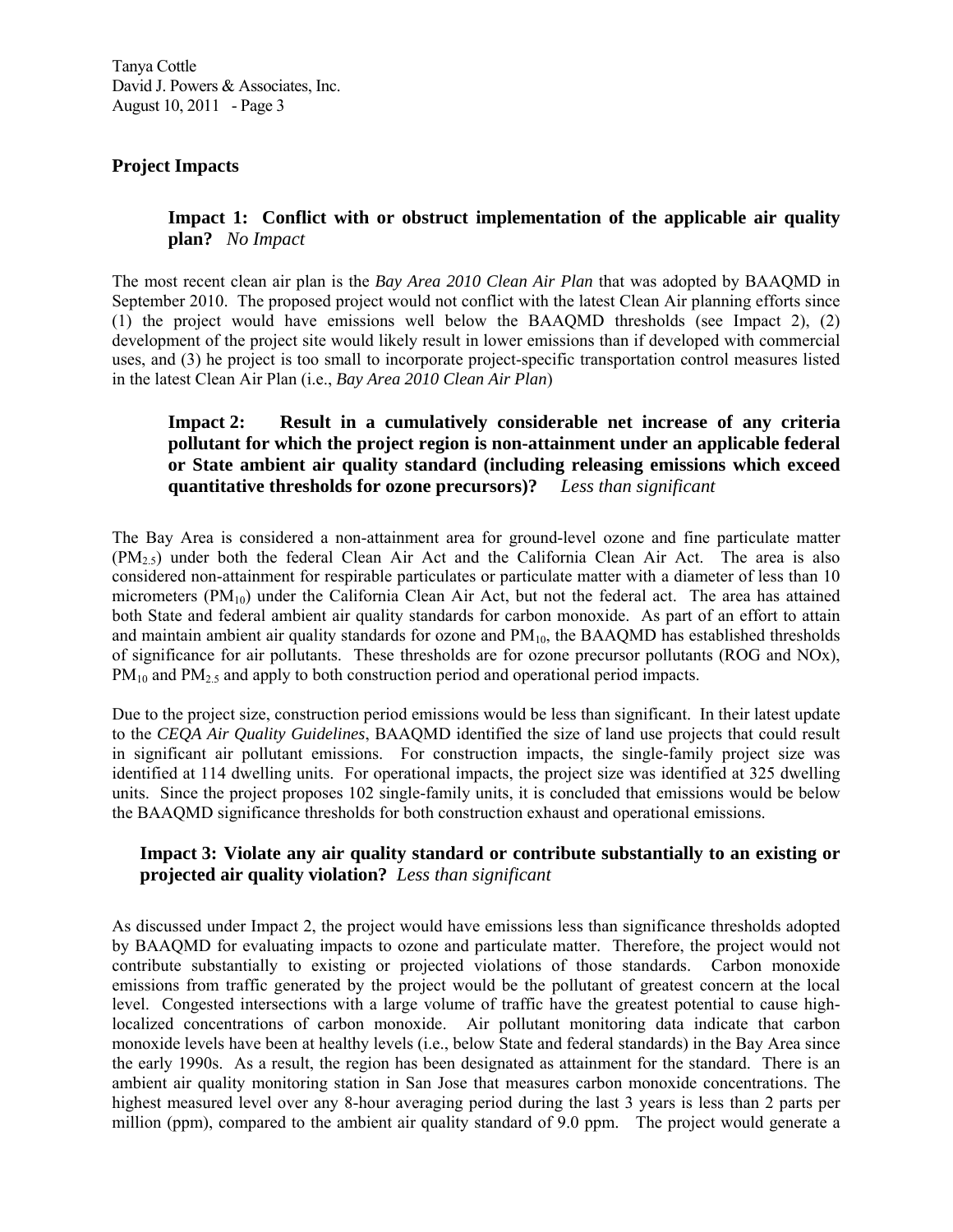small amount of traffic (about 100 trips per busiest hour), so the contribution of project-generated traffic to these levels would be minimal and the project would not cause or contribute to a violation of an ambient air quality standard.

## **Impact 4: Expose sensitive receptors to substantial pollutant concentrations?** *Lessthan-significant with mitigation measures*

The operation of the project is not expected to cause any localized emissions that could expose sensitive receptors to unhealthy air pollutant levels. Construction activity would generate dust and equipment exhaust on a temporary basis. Nearby sources of air pollutant emissions are not anticipated to adversely affect new residents, which are considered sensitive receptors.

#### **Construction Activity**

Construction activity is anticipated to include some grading, building construction, paving and application of architectural coatings. During demolition and construction activities, dust would be generated. Most of the dust would result during grading activities. The amount of dust generated would be highly variable and is dependent on the size of the area disturbed at any given time, amount of activity, soil conditions and meteorological conditions. Typical winds during late spring through summer are from the north. Nearby sensitive land uses include rural residences located to the east and outdoor sports fields located to the south. These receptors could be adversely affected by dust generated during construction activities. The BAAQMD CEQA Air Quality Guidelines consider these impacts to be less than significant if best management practices are employed to reduce these emissions.

Construction equipment and associated heavy-duty truck traffic generates diesel exhaust, which is a known Toxic Air Contaminant. As indicated under Impacts 2 and 3, these emissions would not be considered to contribute substantially to existing or projected air quality violations. Diesel exhaust from construction equipment operating at the site poses both a health and nuisance impact to nearby sensitive receptors. The sensitive receptors that could be most adversely affected are residential dwelling units located about 100 to 200 feet east of the project site along Murphy Avenue. Construction activities are expected to occur during a relatively short time (about one to two years), and therefore, the impacts are considered to be less than significant if reasonable available control measures are applied. Although construction activities would be temporary, they would have the potential to cause both nuisance and health air quality impacts. PM10 is the pollutant of greatest concern associated with dust. If uncontrolled, PM10 levels downwind of actively disturbed areas could possibly exceed State ambient air quality standards. In addition, dust fall on adjacent properties could be a nuisance. If uncontrolled, dust generated by ground clearing, grading and construction activities represents a potentially significant impact.

## Mitigation Measure: Include measures to control dust and exhaust emissions during construction.

Implementation of the measures recommended by BAAQMD and listed below would reduce the air quality impacts associated with grading and new construction to a less than significant. The contractor shall implement the following Best Management Practices that are required of all projects:

- 1. All exposed surfaces (e.g., parking areas, staging areas, soil piles, graded areas, and unpaved access roads) shall be watered two times per day.
- 2. All haul trucks transporting soil, sand, or other loose material off-site shall be covered.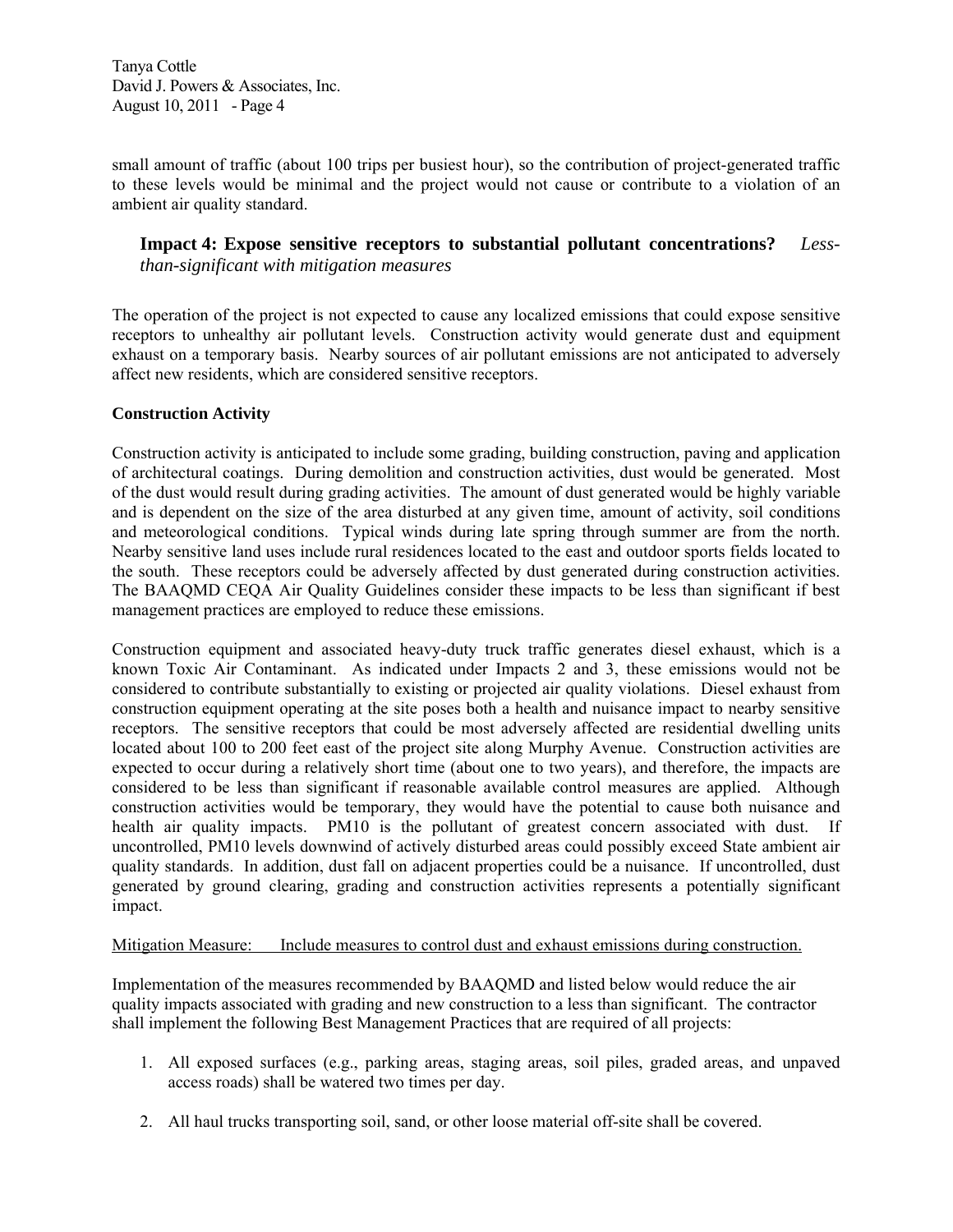- 3. All visible mud or dirt track-out onto adjacent public roads shall be removed using wet power vacuum street sweepers at least once per day. The use of dry power sweeping is prohibited.
- 4. All vehicle speeds on unpaved roads shall be limited to 15 mph.
- 5. All roadways, driveways, and sidewalks to be paved shall be completed as soon as possible. Building pads shall be laid as soon as possible after grading unless seeding or soil binders are used.
- 6. Idling times shall be minimized either by shutting equipment off when not in use or reducing the maximum idling time to 5 minutes (as required by the California airborne toxics control measure Title 13, Section 2485 of California Code of Regulations [CCR]). Clear signage shall be provided for construction workers at all access points.
- 7. All construction equipment shall be maintained and properly tuned in accordance with manufacturer's specifications. All equipment shall be checked by a certified mechanic and determined to be running in proper condition prior to operation.
- 8. Avoid staging construction equipment within 200 feet of existing residences or sensitive receptors.
- 9. Large construction equipment (i.e., over 50 horsepower) working for more than 3 days on the site shall be equipped with diesel particulate matter filters that reduce diesel particulate matter by at least 85 percent.
- 10. Post a publicly visible sign with the telephone number and person to contact at the Lead Agency regarding dust complaints. This person shall respond and take corrective action within 48 hours. The Air District's phone number shall also be visible to ensure compliance with applicable regulations.

#### **Existing Sources of Air Pollution Affecting the Site**

The proposed project would include new residences, which are considered sensitive receptors. Substantial sources of air pollution can adversely affect sensitive receptors proposed as part of new projects. A review of the area indicates that there are no stationary sources of air pollution that are permitted by BAAQMD near the project site that would adversely affect new sensitive receptors. However, U.S. 101 is located about 580 feet west of the western site boundary. Since the freeway is located within 1,000 feet of the site, a health risk assessment was prepared. This report is included as Attachment 1.

The BAAQMD adopted "Thresholds of Significance" for local community risk and hazard impacts that apply to both the siting of a new source and to the siting of a new receptor. Local community risk and hazard impacts are associated with TACs and  $PM<sub>2.5</sub>$  because emissions of these pollutants can have significant health impacts at the local level. BAAQMD guidelines recommend

#### Project Level Impacts Thresholds

If emissions of TACs or PM<sub>2.5</sub> exceed any of the Thresholds of Significance listed below, the proposed project would result in a significant impact.

• Non-compliance with a qualified risk reduction plan; or,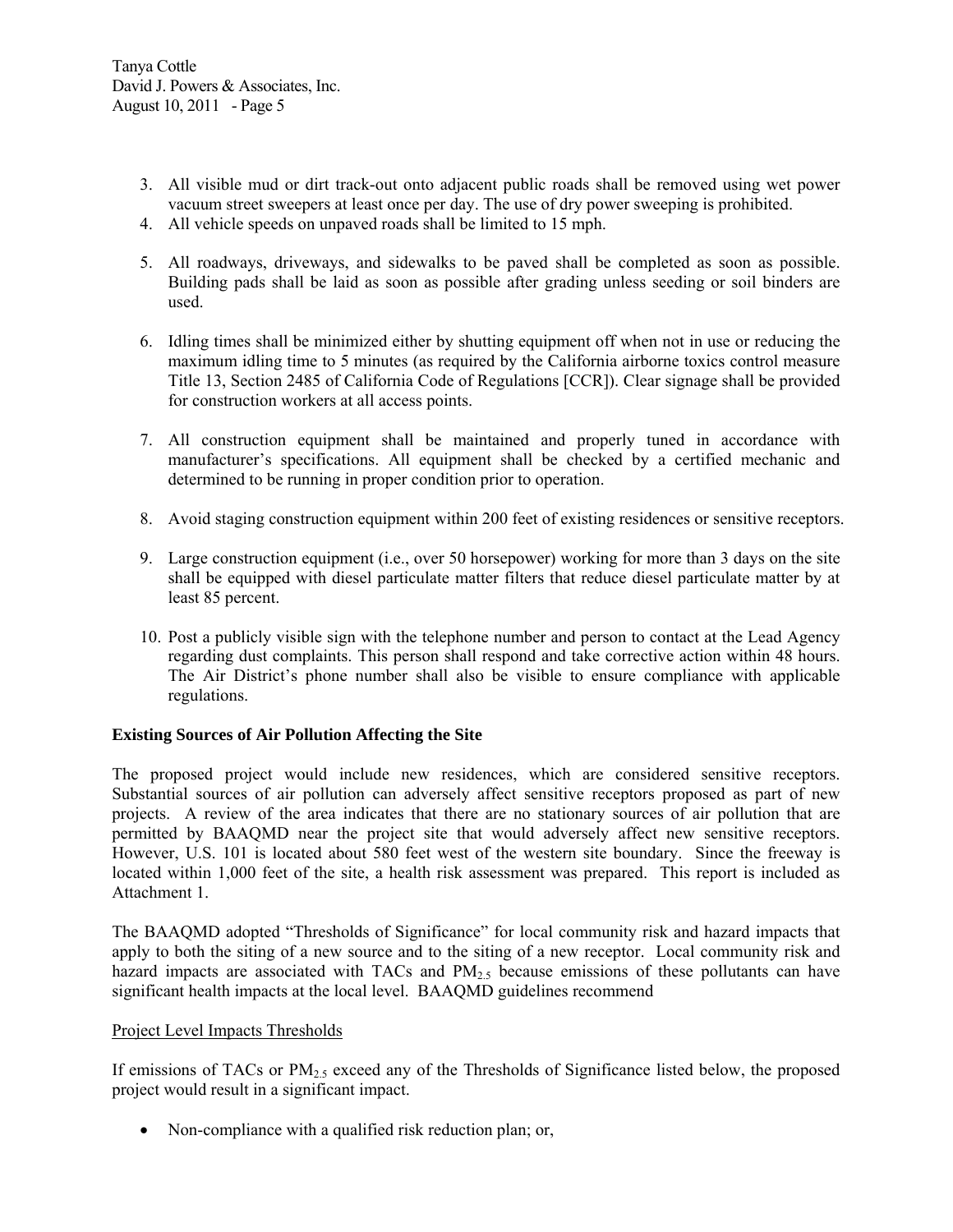• An excess cancer risk level of more than 10 in one million, or a non-cancer (i.e., chronic or acute) hazard index greater than 1.0 would be a cumulatively considerable contribution; An incremental increase of greater than 0.3 micrograms per cubic meter  $(\mu g/m^3)$  annual average PM<sub>2.5</sub> would be a cumulatively considerable contribution.

## Cumulative Level Impact Thresholds

According to BAAQMD, a project would have a cumulative considerable impact if the aggregate total of all past, present, and foreseeable future sources within a 1,000 foot radius from the fence line of a source, or from the location of a receptor, plus the contribution from the project, exceeds the following:

- Non-compliance with a qualified risk reduction plan; or,
- An excess cancer risk levels of more than 100 in one million or a chronic non-cancer hazard index (from all local sources) greater than 10.0; or
- 0.8  $\mu$ g/m<sup>3</sup> annual average PM<sub>2.5</sub>.

The primary community risk impact issues associated with traffic emissions are cancer risk and exposure to PM2.5. Non-cancer risk would occur at higher exposures, therefore, non-cancer risk was assumed to be less than significant if cancer risk and PM2.5 exposure would also be less than significant. As a result, non-cancer risk impacts were not quantified.

Since Morgan Hill does not have a qualified risk reduction plan and the site, and any future project to be constructed on that site, would be located near a freeway, an analysis of TAC and PM2.5 impacts upon sensitive receptors was necessary.

This analysis involved the computations of DPM, organic TAC and  $PM_{2.5}$  emissions for traffic on U.S. Highway 101 using the latest version of the CARB EMFAC2007 emission factor model with the traffic mix published by Caltrans<sup>[3](#page-5-0)</sup>. Because traffic emission rates decrease in the future, emissions were computed for several years beginning in 2013. Traffic and emission factors were input to the CAL3QHCR line-source dispersion model, which is recommended by the BAAQMD for this type of analysis. Inputs to the model included road geometry, hourly traffic volumes, and the DPM, TOG and  $PM<sub>2.5</sub>$  emission factors. The modeling receptors were placed across the site to represent potential dwelling units at the site. A five-year set  $(2001 - 2005)$  of hourly meteorological data for the San Martin Airport, located about 3.6 miles southeast of the project site, obtained from the BAAQMD was used in the dispersion modeling.

Using the modeled long-term average DPM and total organic gas concentrations, the individual cancer risks were computed using the most recent methods recommended by  $BAAQMD<sup>4</sup>$  $BAAQMD<sup>4</sup>$  $BAAQMD<sup>4</sup>$  and the California Office of Environmental Health Hazard Assessment (OEHHA)<sup>[5](#page-5-2)</sup>

The factors used to compute cancer risk are highly dependent on modeled concentrations, exposure period or duration, and the type of receptor. The exposure level is determined by the modeled concentration; however, it has to be averaged over a representative exposure period. The averaging period is dependent on many factors, but mostly the type of sensitive receptor that would reside at a site. This assessment conservatively assumed long-term residential exposures. OEHHA has developed exposure assumptions

 $\overline{a}$ 

<span id="page-5-0"></span><sup>&</sup>lt;sup>3</sup> See http://www.dot.ca.gov/hq/traffops/saferesr/trafdata/

<span id="page-5-2"></span>

<span id="page-5-1"></span> $^4$ BAAQMD, Air Toxics NSR Program Health Risk Screening Analysis (HSRA) Guidelines, January 2010.<br><sup>5</sup> OEHHA 2003. Air Toxics Hot Spots Program Risk Assessment Guidelines, The Air Toxics Hot Spots Program Guidance *Manual for Preparation of Health Risk Assessments*. Office of Environmental Health Hazard Assessment. August 2003.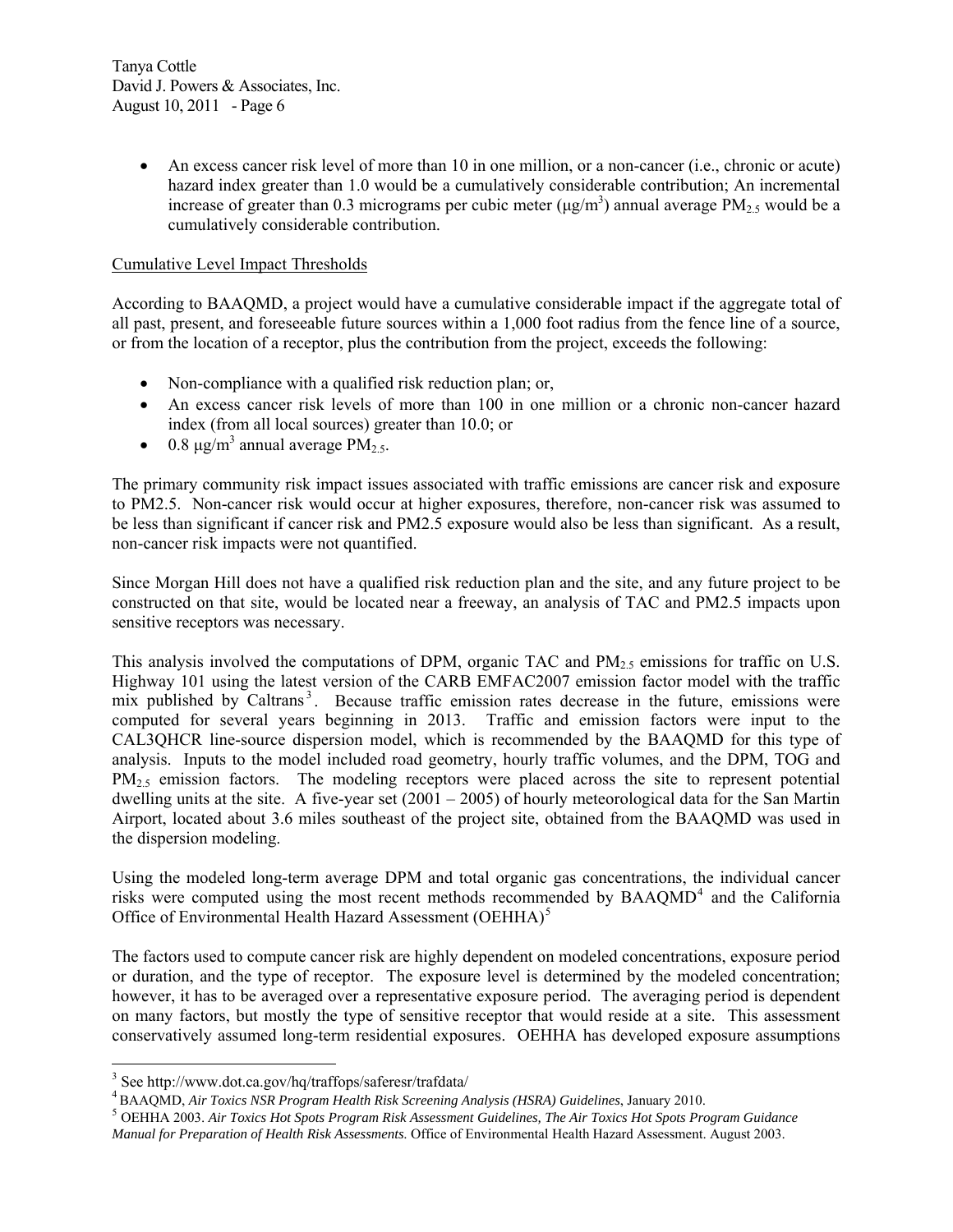for typical types of sensitive receptors. These include nearly continuous exposures of 70 years for residences. It should be noted that the cancer risk calculations for 70-year residential exposures reflect use of BAAQMD's most recent cancer risk calculation method, adopted in January 2010. The cancer risk calculations were based on applying age sensitivity factors for each emissions period modeled. Agesensitivity factors reflect the greater sensitivity of infants and small children to cancer causing TACs. This analysis, therefore, presents the most conservative cancer risk for various types of exposures.

The maximum total risk was computed at 7.8 excess cancer cases per million. This was modeled at the receptor representing a potential dwelling unit that would be closest to U.S. Highway 101 (receptor height  $= 1.5$  m). Under the BAAQMD CEQA Air Quality Guidelines, an incremental risk of greater than 10 cases per million for a 70-year exposure duration at the Maximally Exposed Individual or MEI would result in a significant impact. Based on the air quality modeling discussed above, cancer risks for the proposed project are expected to be less than 10 cases per million.

#### Computed  $PM_2$ , Concentrations

In addition to evaluating the health risks from TACs, potential impacts from  $PM<sub>2.5</sub>$  emissions from vehicles traveling on U.S. Highway 101 were evaluated.  $PM_{2.5}$  concentrations were modeled to evaluate the potential impact of exposure to exhaust produced from all traffic near the site. The same basic modeling approach that was used for assessing TAC impacts (described above) was used in the modeling of  $PM_{2.5}$  concentrations.  $PM_{2.5}$  emissions from all vehicles were used, rather than just the diesel powered vehicles, because all vehicle types (i.e., gasoline and diesel powered) produce  $PM_{2.5}$ . The maximum annual average  $PM_{2.5}$  concentrations occurred at the same receptors that had the maximum cancer risks. The maximum annual average  $PM_{2.5}$  concentration was modeled at 0.06  $\mu$ g/m<sup>3</sup>. This is below the BAAQMD threshold of 0.3  $\mu$ g/m<sup>3</sup>.

## **Impact 5: Create objectionable odors affecting a substantial number of people?** *Less-thansignificant*

The project would generate localized emissions of diesel exhaust during equipment operation and truck activity. These emissions may be noticeable from time to time by adjacent receptors. However, they would be localized and are not likely to adversely affect people off site in that they would result in confirmed odor complaints. The project site is not affected by existing odor sources that would cause odor complaints from new residents. This would be a *less-than-significant* impact.

#### **Impact 6: Generate greenhouse gas emissions, either directly or indirectly, that may have a significant impact on the environment?** *Less-than-significant*

#### GHG Significance Thresholds

In June 2010, BAAQMD adopted its updated CEQA Guidelines that contain methodology and thresholds of significance for evaluating greenhouse gas (GHG) emissions from land use type projects. The BAAQMD thresholds were developed specifically for the Bay Area after considering the latest Bay Area GHG inventory and the effects of AB 32 scoping plan measures that would reduce regional emissions. BAAQMD intends to achieve GHG reductions from new land use developments to close the gap between projected regional emissions with AB 32 scoping plan measures and the AB 32 targets. The BAAQMD applies GHG efficiency thresholds to projects with emissions of 1,100 metric tons of CO2e (carbon dioxide equivalency) or greater. Projects that have emissions below 1,100 metric tons of  $CO<sub>2</sub>$  per year are considered to have less than significant GHG emissions. The project size, 102 single-family dwelling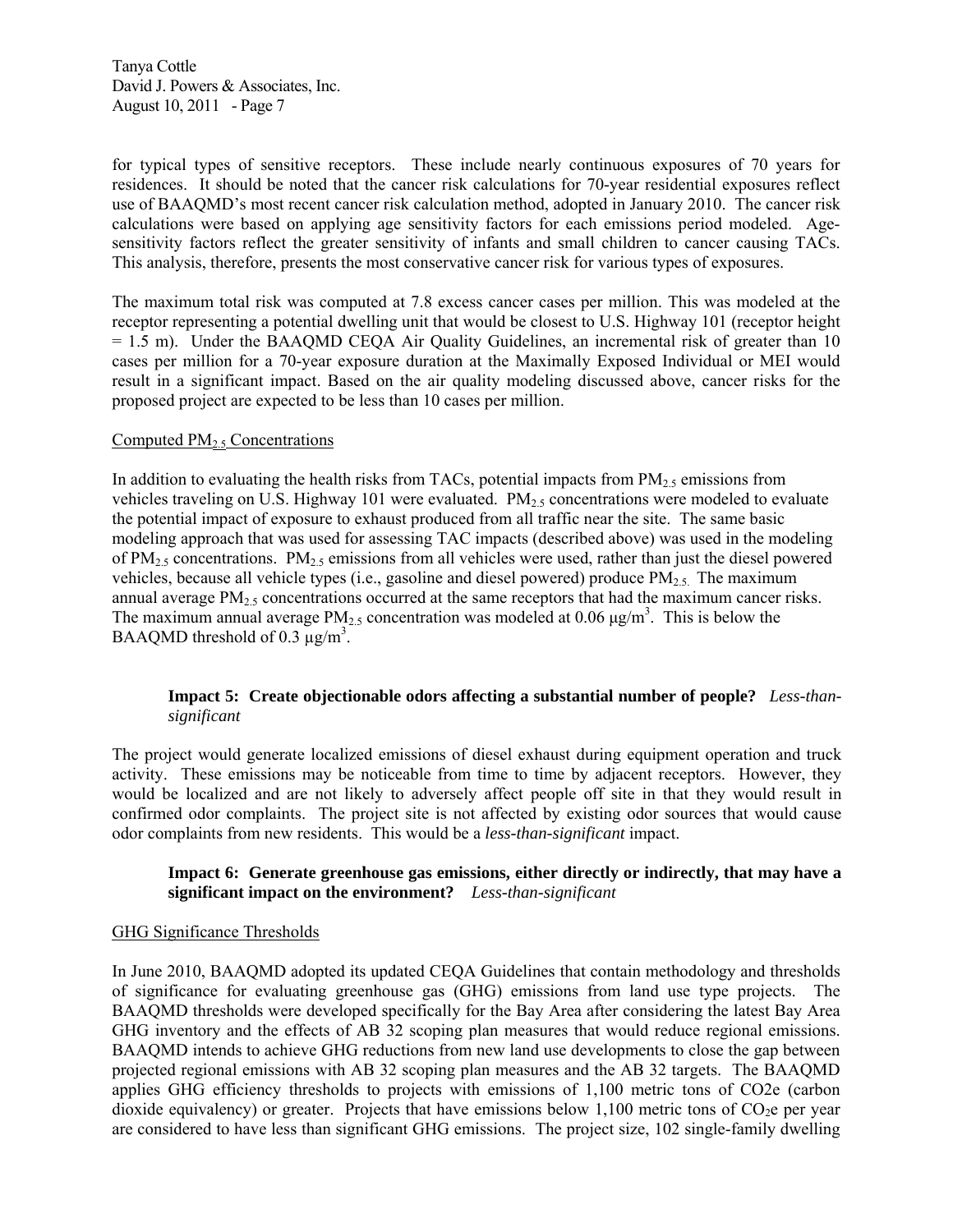units, exceeds the screening size listed by BAAQMD as having less than significant GHG emissions. Therefore, a refined analysis that includes modeling of GHG emissions from the project was conducted

#### Methodology

Greenhouse gas (GHG) emissions were computed for the full build out scenario of the proposed project. Specifically, construction emissions were computed for an assumed 2-year construction period with operational emissions in 2020. The URBEMIS2007 model was used to compute annual air pollutant emissions. The URBEMIS2007 input files were then processed with the Bay Area Air Quality Management District's (BAAQMD) new Greenhouse Gas Model (BGM).

#### Construction Emissions

The URBEMIS2007 model was used to predict construction emissions in the form of  $CO<sub>2</sub>$ . An approximate 2-year construction schedule was assumed in the modeling. Construction phases included the following:

- Fine site grading, utilities, and paving was assumed to last 2 months;
- Trenching was used to address the installation of wet and dry utilities that would last about 1 months;
- Paving was assumed to occur at the same time as trenching. This phase would last one month; and
- Building construction would start when site preparation is completed and last for 10 months.

 $CO<sub>2</sub>$  emissions associated with construction were assumed to occur in 2012 and 2013. Under this scenario, construction of the project would emit 465 metric tons of  $CO<sub>2</sub>$  (or 513 US tons). These would be temporary emissions. Neither the City of Morgan Hill nor the BAAQMD have quantified thresholds for construction activities. However, the emissions would be below the lowest threshold adopted by BAAQMD.

#### Operational Emissions

BAAQMD developed a GHG model referred to as the BAAQMD GHG Model or BGM. BGM is an Excel workbook tool that uses the URBEMIS2007 file to provide GHG emissions in the form of equivalent  $CO<sub>2</sub>$  emissions or  $CO<sub>2</sub>e$  in metric tons per year. Unless otherwise noted below, the model defaults for the San Francisco Bay Area were used. BGM provides emissions for transportation, areas sources, electricity consumption, natural gas combustion, electricity usage associated with water usage and wastewater discharge, and solid waste land filling and transport.

#### *Model Year*

The model uses mobile emission factors from the California Air Resources Board's EMFAC2007 model and adjusts these based on the effect of new regulations to reduce GHG emissions. These regulations include the Pavley Rule that increases fleet efficiency (reducing fuel consumption) and the low carbon fuel standard. This model is sensitive to the year selected, since vehicle emissions have and continue to be reduced due to fuel efficiency standards and low carbon fuels. The Year 2020 was selected, since BAAQMD thresholds are based on meeting the AB32 reduction goals by 2020.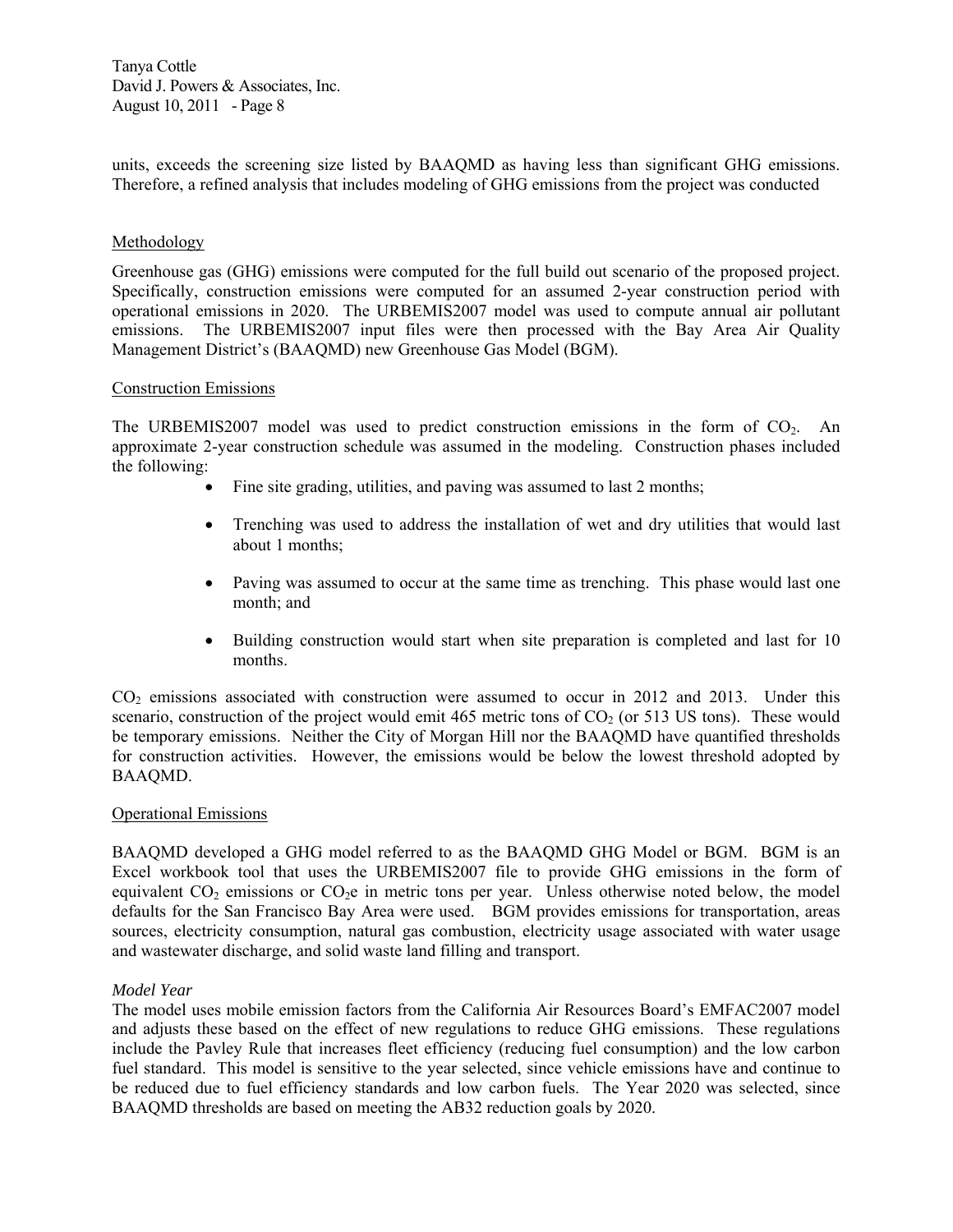## *Traffic*

The project traffic study predicted both the number of daily trips generated by the project and the daily vehicles miles travelled. These data were input to the URBEMIS2007 model. According to the traffic projections, the 102 single family residential units would generate 1,059 daily trips (10.38 trips/unit). The project was forecasted to generate 5,401 daily vehicle miles (5.10 miles per trip). The URBEMIS2007 model used these inputs.

#### *Area Sources (including Natural Gas and Electricity Consumption)*

The proposed project would have to meet 2010 Title 24 standards that are approximately equivalent to LEED Silver certification. Adjustments were made either in the BGM model or to the model output for area sources. These include:

- Energy efficiency of the project, as discussed above, was assumed to be 20% greater than pre-2005 Title 24 standards;
- A minimum waste diversion rate of 50%, consistent with the rate currently met in Santa Clara County.
- Emissions associated with electricity consumption output by BGM were adjusted to account for Pacific Gas & Electric utility's (PG&E) lower emission rate. BGM uses a Statewide rate of 805 pounds of  $CO<sub>2</sub>$  per megawatt of electricity produced, while the rate for PG&E is much lower<sup>[6](#page-8-0)</sup>. The PG&E rate was also adjusted to account for increased use of renewable sources. The current renewable portfolio of 13 percent was assumed to increase to 20 percent by  $2020^7$  $2020^7$ . The derived 2020 rate for PG&E was estimated at 526 pounds of  $CO<sub>2</sub>$  per megawatt of electricity delivered.

#### *Per Capita Rate*

The per capita rate is the total annual GHG emissions expressed in metric tons divided by the population (i.e., number of residences). The number of persons that would be living at the project was calculated assuming that there would be an average of 3.08 persons per residential unit (single-family unit and secondary units). This average occupancy rate is based on the average persons per household assumed in the Morgan Hill General Plan. This equates to 314 new residents.

#### **GHG Emissions**

 $\overline{a}$ 

Attachment 2 is a table that presents the results of the URBEMIS2007 and BGM model analysis in terms of annual metric tons of equivalent  $CO_2$  emissions (MT of  $CO_2$ e/yr). Assumptions are contained in the technical data also provided in Attachment 2. As shown in Table 1 below, the project would exceed the bright-line-thresholds of 1,100 MT of  $CO<sub>2</sub>e/yr$ . Therefore, the rate of project GHG emissions (in terms of annual emissions per person) was compared to the GHG significance threshold of 4.6 MT CO $_2$ e/year established by BAAQMD. The project per capita emissions would be  $3.52$  MT CO<sub>2</sub>e/year, which would be below the BAAQMD significance threshold.

<span id="page-8-0"></span><sup>&</sup>lt;sup>6</sup> CARB, CCAR, ICLEI, and the Climate Registry. 2010. Local Government Operations Protocol For the quantification and reporting of greenhouse gas emissions inventories, Version 1.1 May. *Table G.6 of Appendix G provides PG&E's Utility-Specific* 

<span id="page-8-1"></span>*Verified Electricity CO2 Emission Factors. The years 2005 through 2007 were averaged.* 7 2010. BAAQMD. CEQA Guidelines Update – Thresholds of Significance. June. Page 19 discusses the effect of the renewable portfolio Standard (rules) on PG&E's portfolio.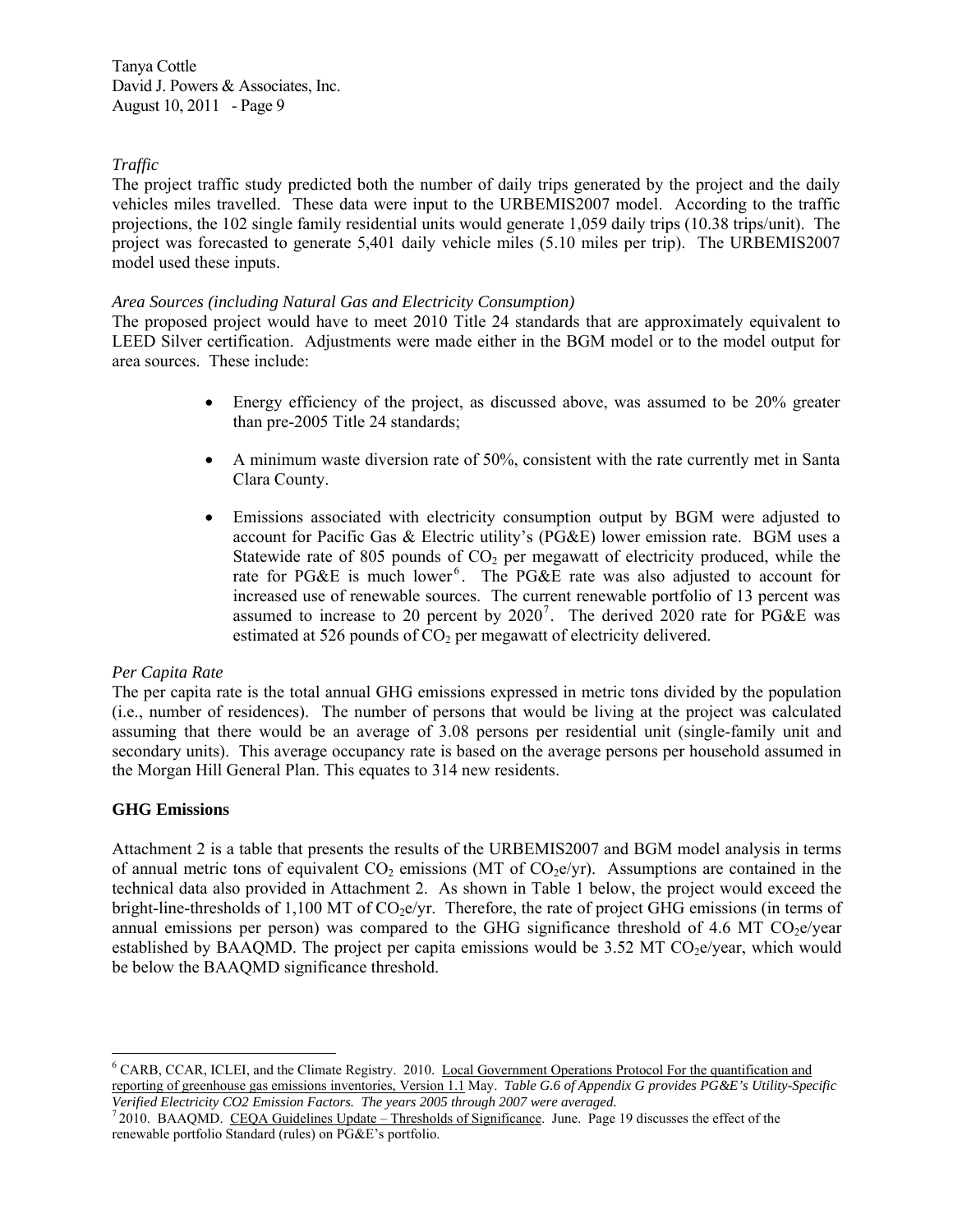#### Consistency with Adopted Plans to Reduce GHG Emissions

The project would be subject to new requirements under rule making developed at the State and local level regarding greenhouse gas emissions and be subject to local policies that may affect emissions of greenhouse gases.

**\* \* \*** 

This concludes our assessment of the GHG impacts from this project. If you have any questions or comments, please feel free to contact me at (707) 766-7700 x24. We appreciate the opportunity to assist you.

Sincerely,

James A. Reyff *Illingworth & Rodkin* 

11-096

Attachment 1: Evergreen Residential Project Air Quality Community Risk Assessment Attachment 2: GHG Emission Computations